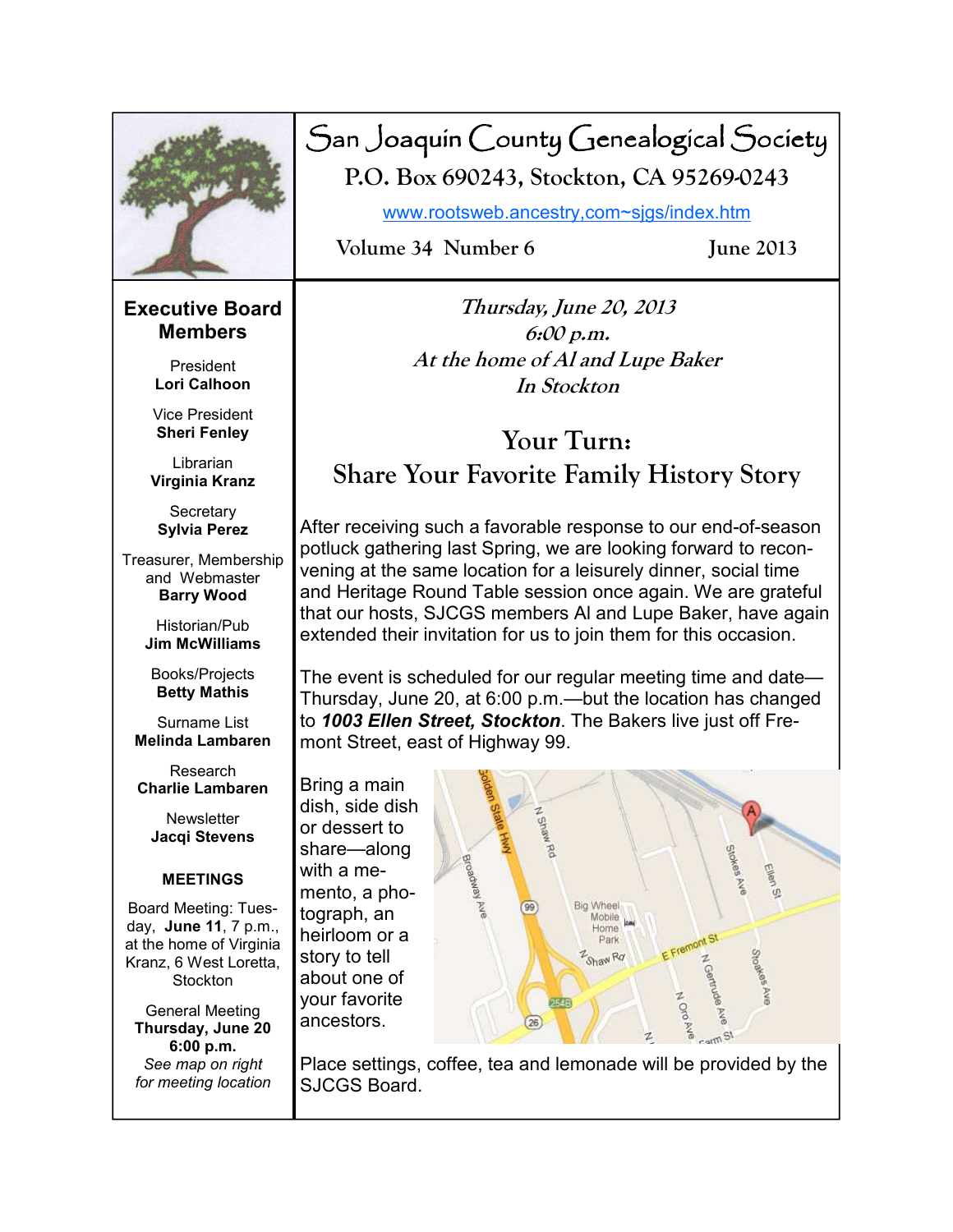## **SJCGS Book Committee Meeting Called**

The Book Committee will once again convene on **June 19** at **1:00 p.m.** to select this year's book contributions to the Stockton-San Joaquin County Public Library genealogy collection. This is a tradition that has been continued ever since the Society's first contribution to the "new" library building when it was first opened at Oak and El Dorado streets downtown.

If you are interested in participating in this committee, you are welcome to attend the meeting, which will be held at the home of the SJCGS Librarian Virginia Kranz, at 6 West Loretta in Stockton. Or, if you are not able to attend but have suggestions you would like to submit to the Book Committee, you may email your suggestions to r.kranz@comcast.net or call Virginia at (209) 477-0634.

## **June Board Meeting Rescheduled**

As always, SJCGS Board meetings are open to the general membership. We invite all members to consider joining us for any of the Society's Board meetings.

If you are intending to join us for our June meeting, please note that our meeting date has been changed for this month's meeting. While it will be held at the same location as always at 7:00 p.m., the revised date for this month's meeting will be Tuesday, **June 11**.

During the summer months, we will resume our regularly scheduled sequence of Board meetings on the first Monday of each month. On account of the Labor Day holiday, our September meeting will be held the preceding Monday.

## **Check Out SJCGS on Twitter!**

As a means to connect with like-minded researchers in the Stockton community, and as a way to reach out to the younger generations on social media, SJCGS has now set up our own Twitter account.

If you are on Twitter, help us out by following us and spreading the word to others interested in genealogy. You can find us listed as @SJCoGen.

If you are not yet on Twitter yourself, all you need to sign up for your own account is your name and email address. You may sign up for an account at https://twitter.com/

We'll be using our Twitter account to help spread the word about our monthly training sessions and meetings at the Troke library, as well as genealogy news of interest to our members.

## **Help Spread the Word: Enter Our Logo Contest**

SJCGS is seeking submissions of design ideas for a new logo to be used by the Society. We are sponsoring a contest to request submissions, offering a \$50 prize for the best entry, as judged by our membership in a vote to be held at our September 19 general meeting.

If you are talented in graphic design, please join in and submit your design ideas. We also would appreciate your help in spreading the word about this contest. Check out our contest announcement on **page 6** of this newsletter, and forward the announcement to any others you know who might be interested.

Deadline for submissions for the SJCGS logo contest is **August 10, 2013**.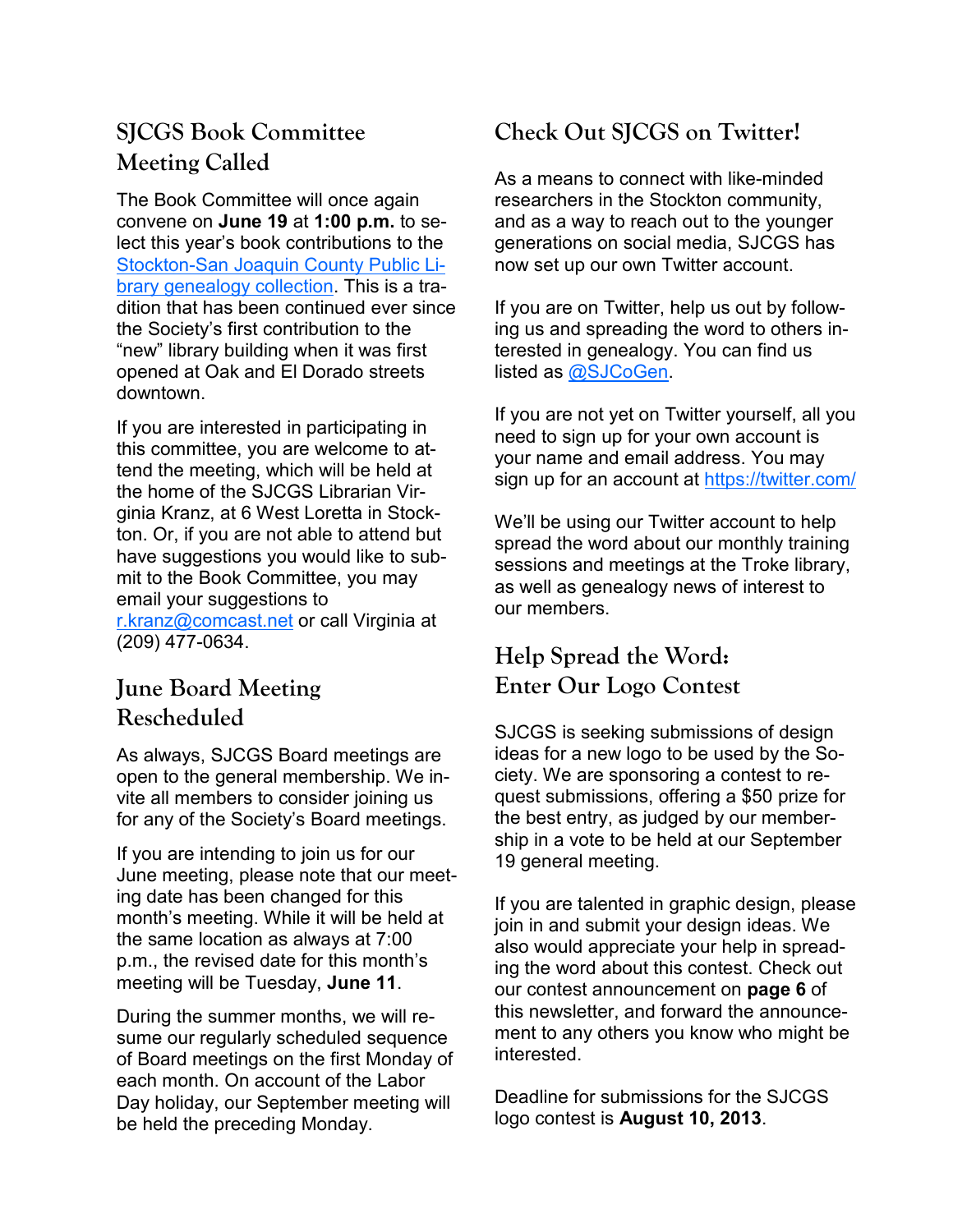## **From Our President**

Dear SJCGS Member,

We finish off our busy Spring with a potluck picnic at Al and Lupe Baker's residence at 6:00 p.m. on June 20. This will be a great way to interact with fellow members and have a delicious meal.

We will have a fun activity after dining. Last year we had a great time with participants bringing family heirlooms and artifacts and telling the story behind them. This year we will also invite you to do the same—or tell about an interesting incident, accomplishment, black sheep story, or character description involving an ancestor. The only limit would be that your talk has something to do with your own personal family history research. Aim for approximately five minutes for your talk.

Our last workshop this Spring will be at Troke library on June 22, from 11:00 a.m. to 3:00 p.m. and the morning presentations will be on the Basics of Beginning Genealogical Research. Please join us to help participants or to brush up on your skills.

For those of you who participated in our membership survey this Spring, thank you! You have provided valuable feedback to your Board, which we plan on putting into action in the upcoming months. I've summarized the details of those survey results in a separate article in this newsletter, which can be found on page 5.

We know the basics of what you want to get out of the Society. Now we need some specifics! Feel free to contribute your ideas to any of the Board members, or email your suggestions to me.

With the exception of the SJCGS Board meetings, which will continue through the summer months, we will take a break from Society activities during July and August, resuming our membership meetings, workshops, and other activities in September. In early September, our newsletter will give you more details of what is coming up.

Have a fantastic Summer!

Lori Calhoon SJCGS President, 2013 garycalhoon@comcast.net, 209-474-6448

*SJCGS President Lori Calhoon presents member Sylvia Perez with a complimentary copy of Denise Levenick's new book,* How to Archive Family Keepsakes*, as the winner of the drawing held at the April General Membership meeting at Margaret Troke Library. Our thanks to author Denise Levenick for her generosity in donating a copy of her book for the SJCGS giveaway.* 

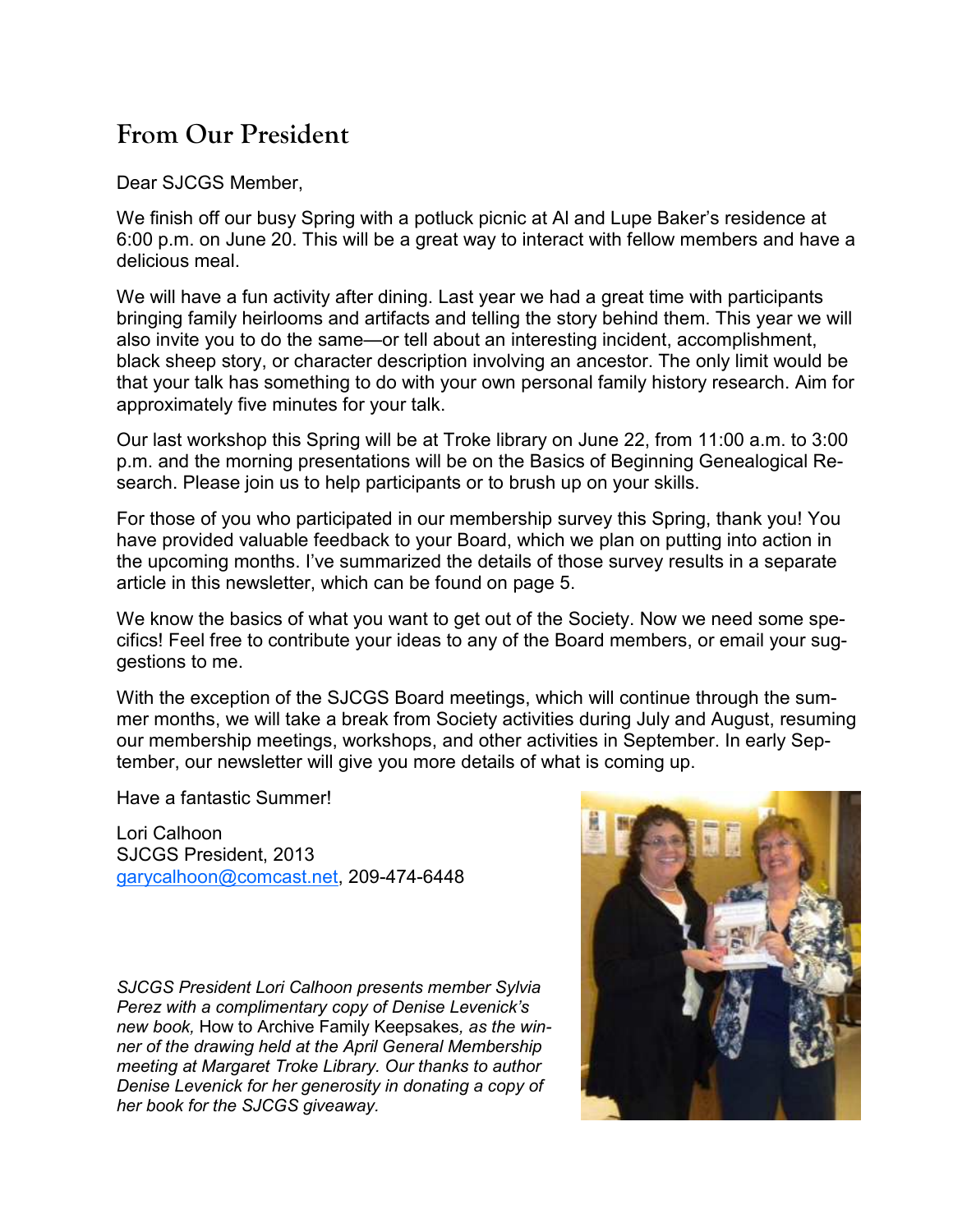### **Calendar of Upcoming Events**

#### *June*

**Friday-Sunday, June 7-9**: Southern California Genealogy Jamboree in Burbank. For more information, see http://genealogyjamboree.org/

**Tuesday, June 11**: SJCGS Board meeting at 7:00 p.m. All members welcome to attend.

**Thursday, June 20**: General membership meeting. Potluck dinner and social gathering at Al and Lupe Baker's residence, 1003 Ellen Street in Stockton.

**Saturday, June 22**: Beginners' Genealogy workshop at Margaret Troke Library from 11:00 a.m. until 3:00 p.m. "How to Begin Your Genealogical Research."

**Friday-Saturday, June 28-29**: Family History Expo in Sacramento. For more information, see their website at https://www.familyhistoryexpos.com/viewevent/index/62.

#### *July*

**Monday, July 1**: SJCGS Board meeting at 7:00 p.m. All members welcome to attend.

#### *August*

**Monday, August 5**: SJCGS Board meeting at 7:00 p.m. All members welcome to attend.

**Wednesday-Saturday, August 21-24**: Federation of Genealogical Societies annual conference, "Journey Through Generations," in Fort Wayne, Indiana. For more information or to register, see https://www.fgsconference.org/program/

## **Did You Know?**

The San Joaquin County Genealogical Society traditionally takes a hiatus from our general membership meeting schedule during the summer months so members may focus on independent research, travel projects—or just enjoying time with families and friends.

Though the SJCGS Board will continue meeting through the summer months, our next general membership meeting will be held on Thursday, **September 19**. Due to the Labor Day holiday, our September Board meeting will be held the preceding Monday, **August 26**.

## .**Newsletter Copy Deadline**

The San Joaquin County Genealogical Society newsletter is published nine times a year: monthly from January through June and September through November.

Upcoming copy deadline is **August 20, 2013**. Guest submissions pertaining to topics of *specific interest* to the San Joaquin County Genealogical Society are welcome. Please submit articles in either Microsoft Word or plain text format to sjcogensoc@gmail.com.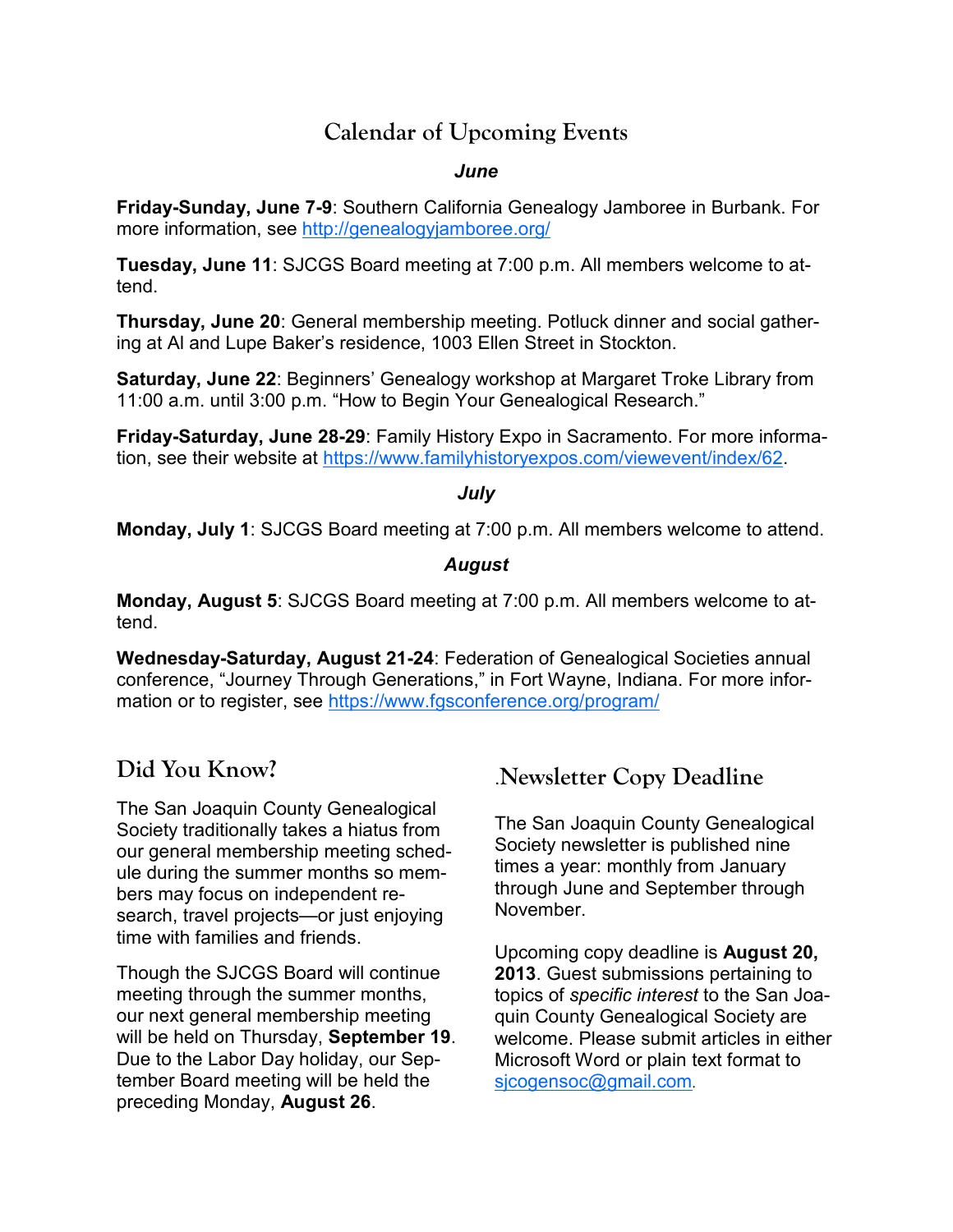## Membership Survey Results

I thought I would sum up the results of the membership interest survey. We had fifteen surveys returned.

I averaged the responses in each category to see where the average response fell, using the following scale:

- 1: you would definitely attend
- 2: you would be very likely to participate
- 3: you might participate
- 4: you probably would not participate
- 5: you definitely would not attend or participate

Here are the results for each of the questions numbers, listing the topics covered followed by the average response for each question:

- 1. Attend monthly meetings (speaker, meeting, social time)—2.5
- 2. Attend local genealogical field trips and activities—3.1
- 3. Attend society sponsored seminars with regionally known presenters—2.6
- 4. Attend society roundtable or other interactive learning activity—2.6
- 5. Help at a library genealogical workshop—3.0
- 6. Serve as a genealogy volunteer at Chavez—3.6
- 7. Attend socials, potluck, picnics—2.7
- 8. Transcribe or help to publish local records—3.4
- 9. Eliminated—confusing activity description!
- 10. Contribute articles to newsletter—3.8
- 11. Attend dinner meetings—2.5
- 12. Participate in cemetery and other preservation projects—3.6
- 13. Help with publicity, promotion, flyers, posters—3.1
- 14. Serve as board member, committee chair, officer—3.2
- 15. Help on membership activation, recruiting new members—3.3
- 16. Oops—no #16!
- 17. Participate in community outreach efforts—3.7
- 18. Participate in small interest groups—3.1
- 19. Help select genealogy library books—3.1

Broadly summarizing this, the most interest was in attending membership meetings, dinner meetings, member interactive learning such as workshops, attending SJCGS sponsored regional seminars and workshops and membership social events.

The second tier (the "might attend" range) concerns helping at library workshops, attending interest groups, field trips, helping with publicity or serving on a committee, such as helping to select library books.

The least interest was expressed in serving on the Board, volunteering at Chavez Library, transcribing for publishing projects, contributing to the newsletter, or participating in preservation projects and outreach.

What we need to concentrate on now is finding out more specifically about the areas of most interest: what topics for speakers at membership meetings, whether more dinner meetings are desired, what learning activities (such as workshops) we can provide for members. What kinds of other social activities should we plan on? Should we look into sponsoring more regional seminars or workshops with well known speakers? (Of course, we will have to address expense and possible income sources to do this.) We need your input on all of this.

If you have any suggestions—or further comments on the survey results—I am always open to hearing from you. Please give me a call or email me. *~Lori Calhoon*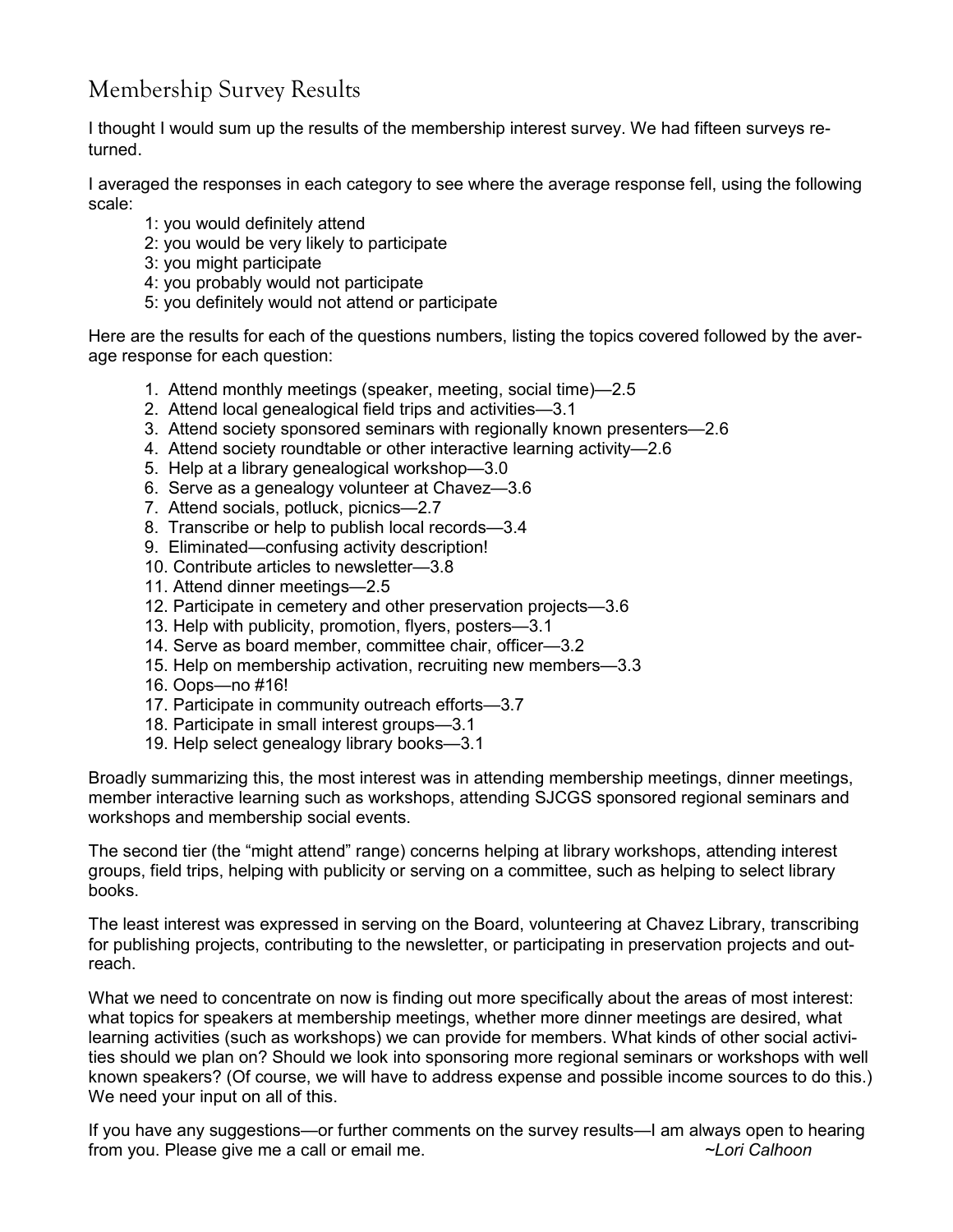## **Announcing the SJCGS Logo Design Contest**

The San Joaquin County Genealogical Society is looking to select a new logo! The Society is looking for a design that represents the history and genealogy of the San Joaquin area. In order to do so, the Society is offering a \$50 prize for the winner of our logo contest.

If you or someone you know is interested in artistic design, send your best ideas to be considered in the Logo Contest! **All entries must be received by August 10, 2013**, and the winner will be selected on September 19, 2013.

All work must be original to and produced solely by the artist. Entries must be appropriate to a variety of production standards (letterhead, brochure, banner, online, etc). The logo design should symbolize family history, genealogy and San Joaquin County. Each entry much include the text "San Joaquin County Genealogical Society" and "est. 1952".

Submissions must fit within the dimensions of 1920x1080 or 1200x1200, and must be submitted both in black and white and in color. All entries must be submitted as a PNG file, and the contestant's name must be included in the file name for each entry (example: johnsmithcolor2.png).

All entries must be submitted via email to  $s$  icogensoc@gmail.com and must include entrant's full name, address and phone number. All entries must be received via email at the designated email address by August 10, 2013. Once submitted, all publishing rights for all entries belong to the San Joaquin County Genealogical Society.

Finalists will be selected by a panel of judges, and the winner will be determined by a vote of the San Joaquin County Genealogical Society membership at the general meeting September 19, 2013. The winner will be contacted within the following week.

#### **Stockton to Host Seminar**

The SJCGS is honored to be selected as host for the upcoming day long seminar sponsored by the California State Genealogical Alliance. The Saturday event will be held at the University of the Pacific's Wendell Phillips Center next **February 22**.

The event will feature classes by four widely-recognized genealogists from the California State Genealogical Alliance. Look for more information in this newsletter in the fall.

#### **Resources for Beginners**

If you have friends asking for tips on how to get started with genealogical research, don't forget to tell them about the SJCGS resources available at the Chavez library in downtown Stockton.

SJCGS volunteers are on hand at the Chavez branch every Tuesday from 10:00 a.m. to 2:00 p.m. to provide answer beginners' questions on genealogical research. The well-stocked genealogical reference area also provides a wealth of resources to beginners and advanced researchers alike.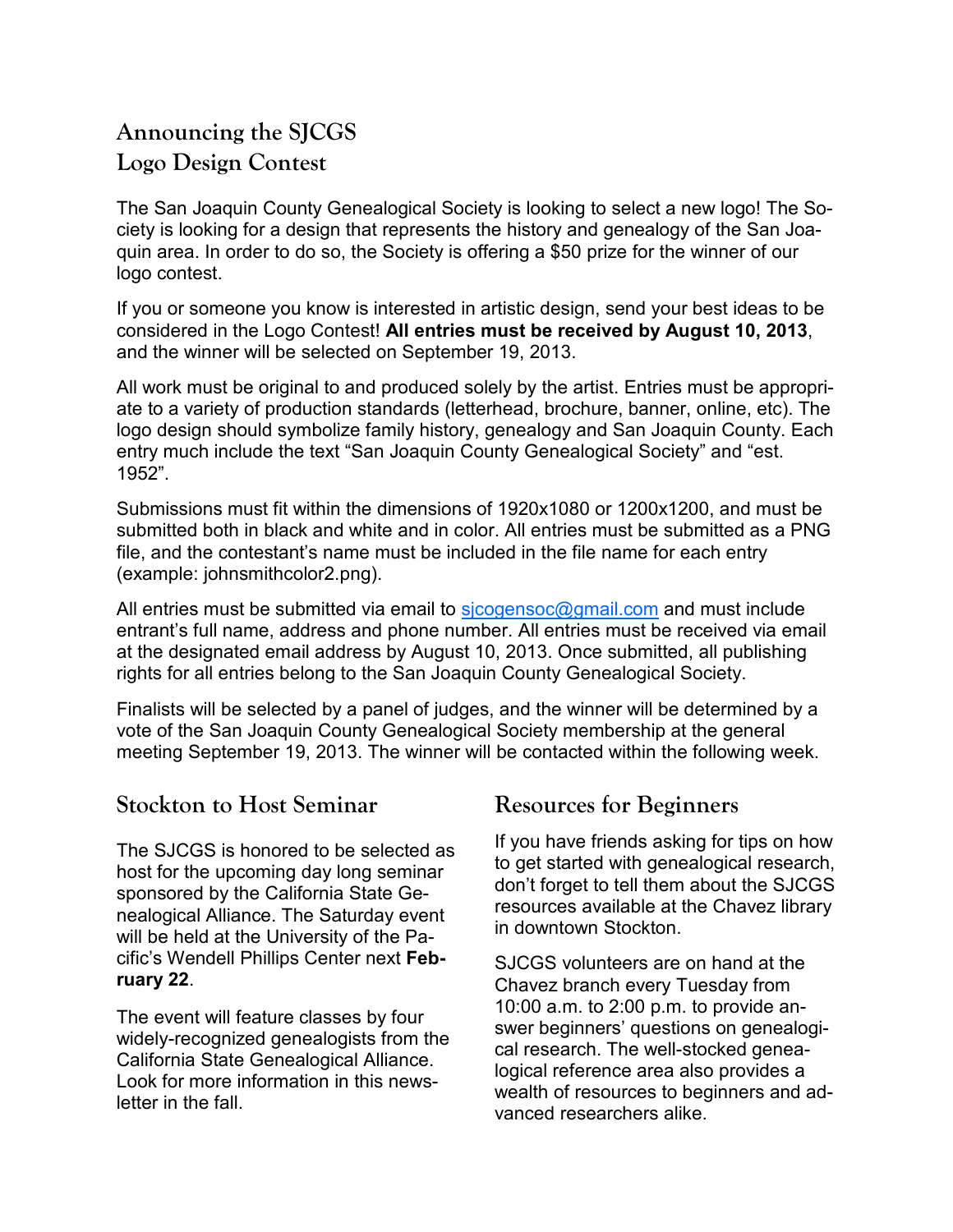# Teen & Adult Prog

## **Free Genealogy Workshop for Beginners**

## **Saturday, June 22, 2013** 11  $a.m. -3 p.m.$

**Session 1**  $11 a.m.$ 

**How to Begin Your Genealogical Research-The Basics of Best Practices!** Presented by the San Joaquin Genealogical Society

**Break for Lunch** 

**Session 2**  $1:30$  p.m. Bring a brown bag lunch to enjoy between sessions

Volunteers will help individuals research their own family histories on the Internet. Bring whatever data you already have: birth, marriage, death dates of ancestors, where they lived, etc.

Space is limited. Pre-registration is required. Sign up at the Troke Branch Library's Information Desk. Participants may bring their own laptops.

**Troke Branch Library** 

502 W. Benjamin Holt Dr., Stockton (209) 937-8221 or (866) 805-7323 (READ)







This free program is provided through the generosity of the San Joaquin Genealogical Society and Friends of the Stockton Public Library